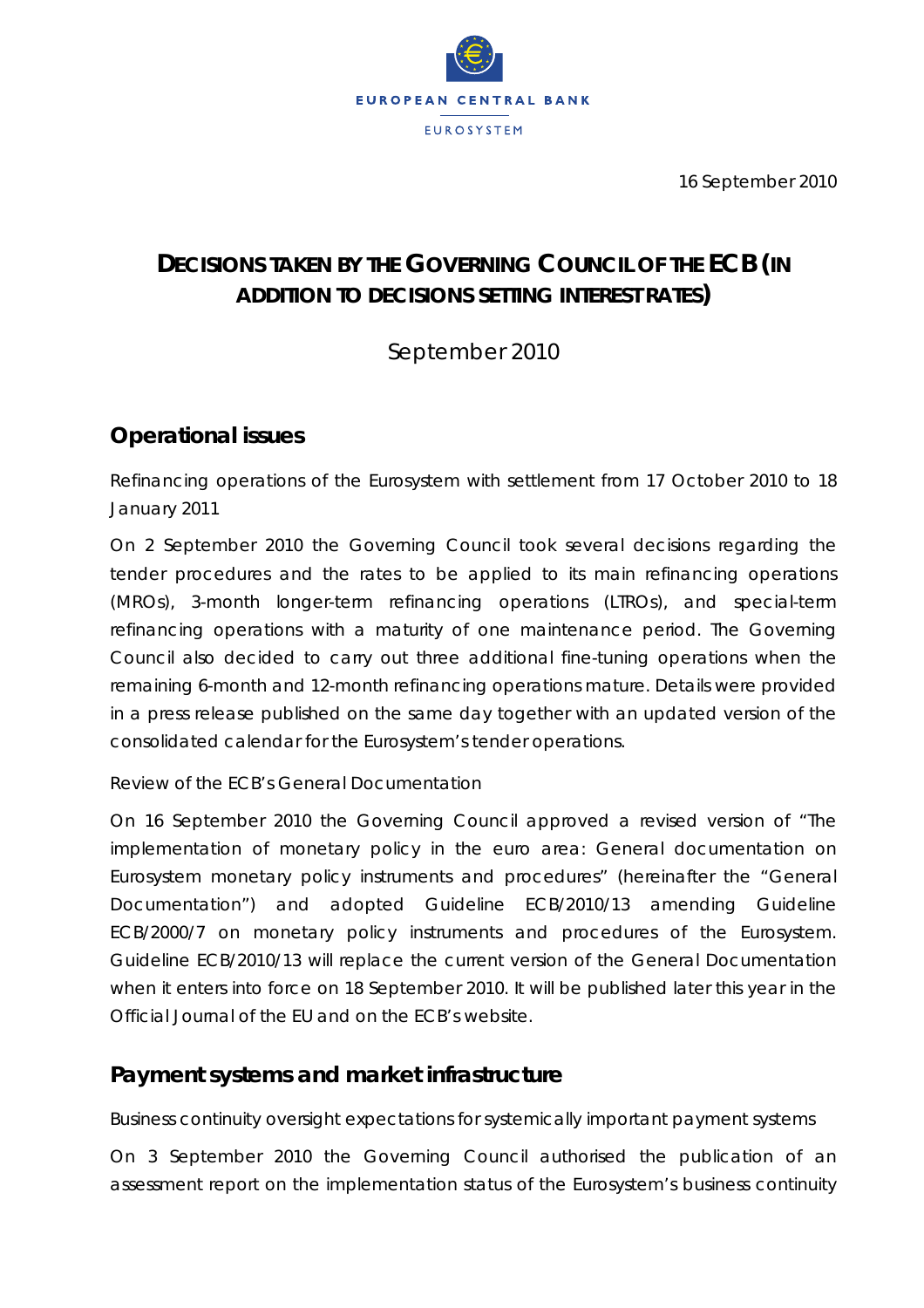oversight expectations for systemically important payment systems. The assessment was carried out as part of the Eurosystem's oversight task and confirmed that the business continuity and crisis communication arrangements of the assessed systems are maintained at high standards by the respective operators. The report, together with a related press release, is available on the ECB's website.

#### *TARGET2-Securities (T2S) - Appointment of the T2S Programme Board members*

On 16 September 2010 the Governing Council appointed the members of the T2S Programme Board for a term of office of 18 months starting on 1 November 2010. The T2S Programme Board was set up on 19 March 2009 to assist the ECB's decision-making bodies in ensuring the successful and timely completion of the T2S Programme. A related press release is available on the ECB's website.

#### *Amendments to the TARGET2 Guideline*

On 16 September 2010 the Governing Council adopted Guideline ECB/2010/12 amending Guideline ECB/2007/2 on a Trans-European Automated Real-time Gross settlement Express Transfer system (TARGET2). The Guideline, which takes into account the updates needed by the TARGET2 release 4.0 as well as a number of technical changes following the entry into force of the Treaty on the Functioning of the European Union, will apply as of 22 November 2010.

## **Financial stability and supervision**

#### *EU banking structures report*

On 16 September 2010 the Governing Council authorised the publication of the annual report on EU banking structures prepared by the Banking Supervision Committee (BSC). It focuses on structural developments in 2008 and 2009 that are relevant from a banking stability viewpoint, and contains a special feature devoted to the future evolution of the EU banking sector. The report also contains an annex which analyses performance measures for banks and questions the relevance and efficiency of return on equity (RoE) measures as a means to provide managers, supervisors and financial stability authorities with an adequate picture of banks' performance. This annex illustrates, on the basis of empirical evidence, the limitations of RoE measures and misconceptions regarding them, and suggests refinements to both the scope and properties of performance measures. The report will be published on the ECB's website.

### *EU banking sector stability report*

On 16 September 2010 the Governing Council authorised the publication of the report entitled "EU banking sector stability", prepared by the BSC. The report examines the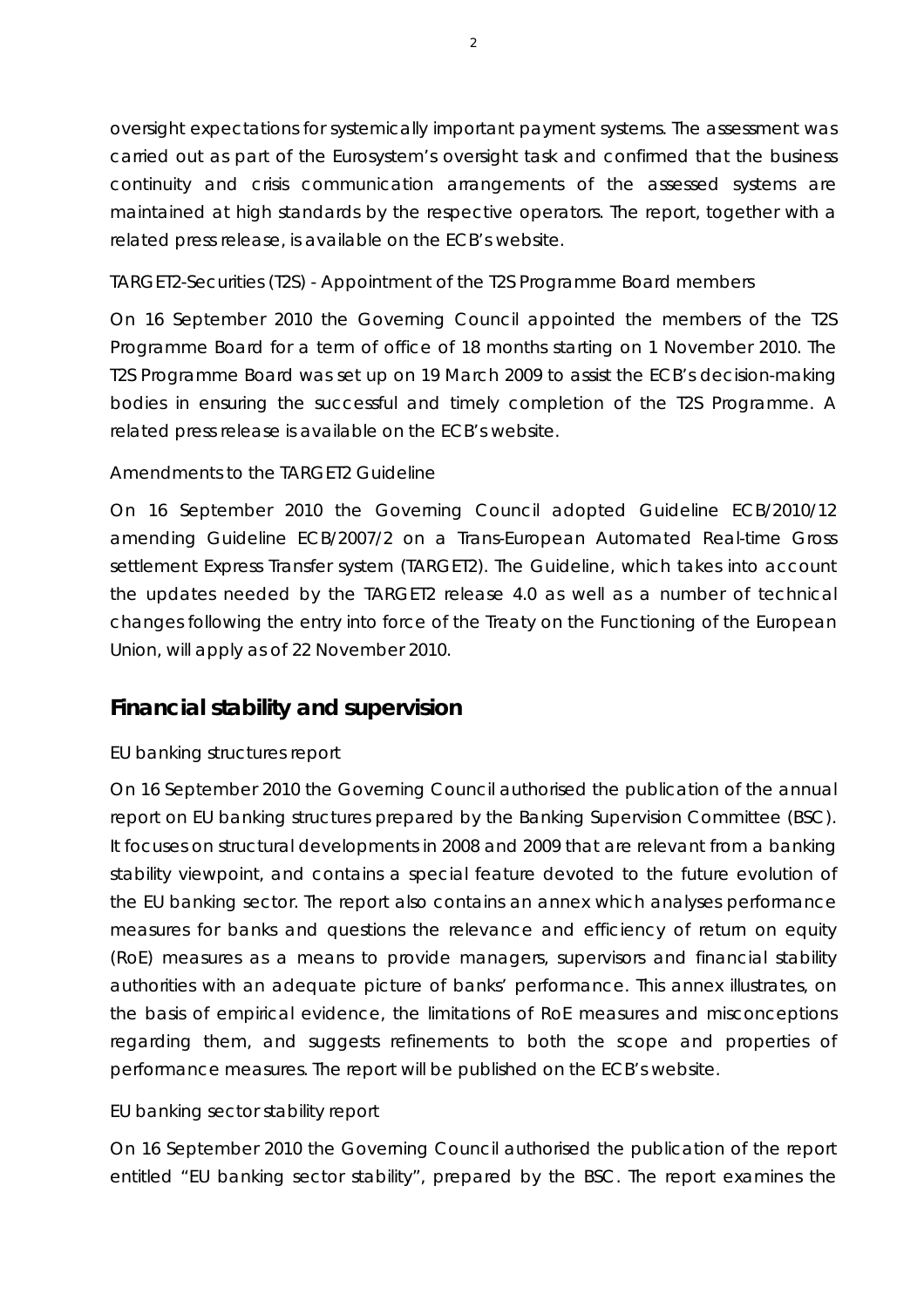financial condition of the entire EU banking system in 2009 and of large EU banks in the first half of 2010. It also analyses the main risks surrounding the outlook for the EU banking sector, drawing on a wide range of macro-prudential and market indicators. The report will be published on the ECB's website.

# **Advice on legislation**

*ECB Opinion on amendments to the Polish legal framework for the deposit-guarantee scheme* 

On 6 August 2010 the Governing Council adopted this opinion at the request of the Polish Ministry for Finance (CON/2010/64).

*ECB Opinion on a Proposal for a Directive of the European Parliament and of the Council amending Directives 2006/48/EC and 2006/49/EC as regards capital requirements for the trading book and for re-securitisations, and the supervisory review of remuneration policies* 

On 6 August 2010 the Governing Council adopted this own-initiative opinion (CON/2010/65).

*ECB Opinion on amendments to the Romanian legislation on official statistics* 

On 9 August 2010, the Governing Council adopted this opinion at the request of the National Institute of Statistics of Romania (CON/2010/66).

*ECB Opinion on a proposal for a Commission regulation laying down detailed rules for the implementation of Council Regulation (EC) No 2494/95 as regards minimum standards for the quality of HICP weightings and repealing Commission Regulation (EC) No 2454/97* 

On 9 August 2010, the Governing Council adopted this opinion at the request of the European Commission (CON/2010/67).

*ECB Opinion on further measures for the restoration of budgetary balance in Romania* 

On 26 August 2010 the Governing Council adopted this opinion at the request of the Romanian Ministry of Public Finance (CON/2010/69).

*ECB Opinion on amendments to the legal framework for the operation of Bank Gospodarstwa Krajowego* 

On 9 September 2010 the Governing Council adopted this opinion at the request of the Marshall of the Polish Parliament's Sejm (CON/2010/70).

*ECB Opinion on the extension of the Irish State guarantee of certain liabilities of credit institutions*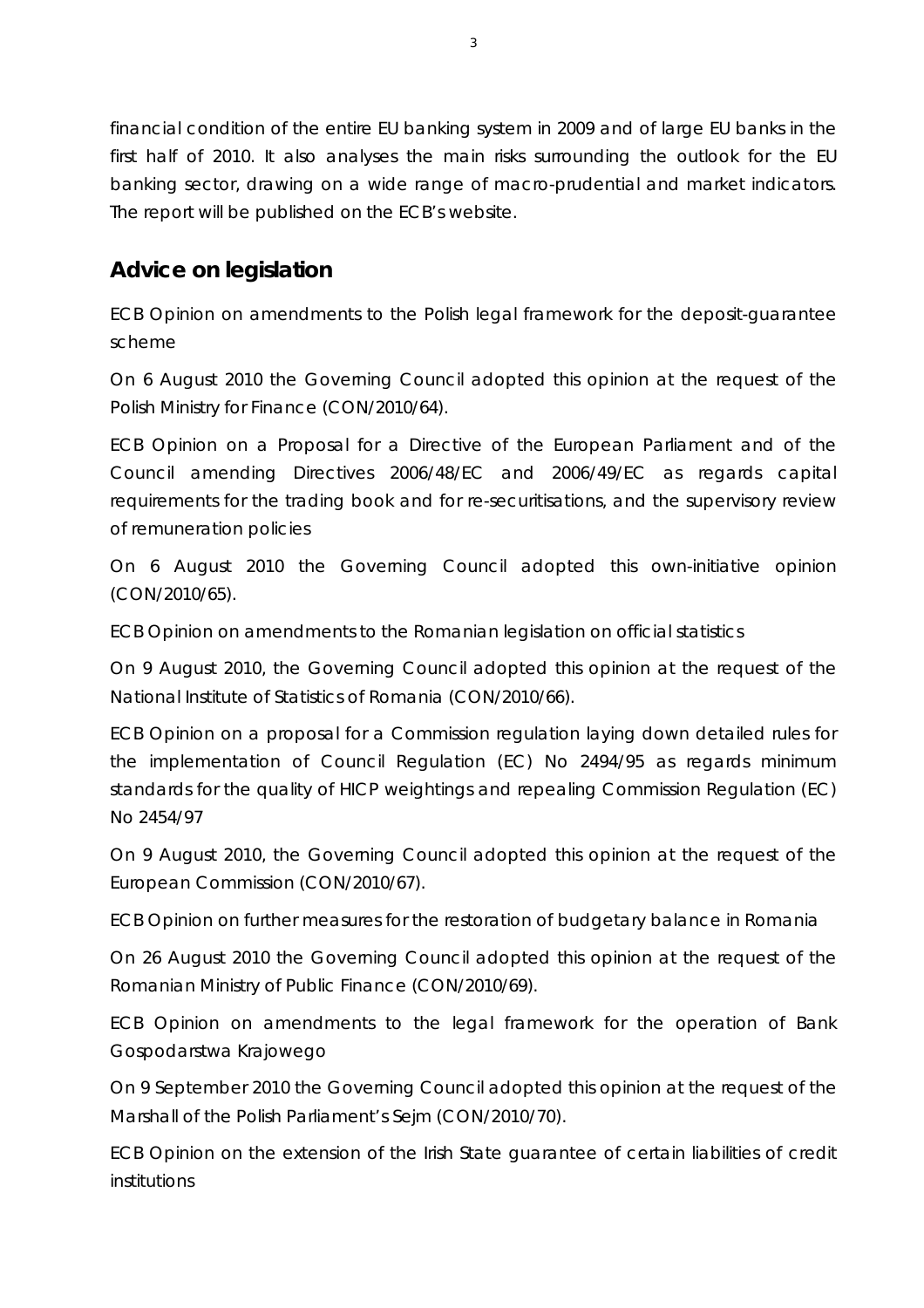On 16 September 2010 the Governing Council adopted this opinion at the request of the Irish Minister of Finance (CON/2010/71).

### **Statistics**

#### *Legal framework for non-compliance with MIR statistics - ECB Decision*

On 19 August 2010 the Governing Council adopted Decision ECB/2010/10 on noncompliance with statistical reporting requirements which clarifies the infringement procedure, in place since 2004, for non-compliance with the reporting requirements linked to the Monetary Financial Institutions Balance Sheet Statistics (MFI BSI) and applies a similar regime to statistics on interest rates applied by MFIs to deposits and loans vis-à-vis households and non-financial corporations (MIR). The Decision was published in the *Official Journal of the EU* on 28 August 2010 and is available on the ECB's website.

## **Corporate governance**

### *ECB Recommendation on the external auditors of Banca d'Italia (ECB/2010/11)*

On 23 August 2010 the Governing Council adopted Recommendation ECB/2010/11 to the Council of the European Union on the external auditors of Banca d'Italia, for the financial years 2010-2015. The Recommendation was published in the *Official Journal of the EU* on 28 August 2010 and is available on the ECB's website.

### *Chair of the International Relations Committee (IRC)*

On 2 September 2010 the Governing Council appointed Mr Jean-Pierre Landau, currently Deputy Governor of the Banque de France, as Chairman of the IRC with immediate effect.

#### *Establishment of a Risk Management Committee*

On 16 September 2010 the Governing Council approved the creation of a Eurosystem Risk Management Committee (RMC) under Article 9.1 of the Rules of Procedure of the ECB and approved its mandate for a term of three years, expiring at end-August 2013.

### **Issuance of banknotes and coins**

#### *Legal framework for authenticity, fitness checking and recirculation of euro banknotes*

On 16 September 2010 the Governing Council adopted Decision ECB/2010/14 laying down common rules and procedures on the authenticity and fitness checking and recirculation of euro banknotes, which replaces the banknote recycling framework